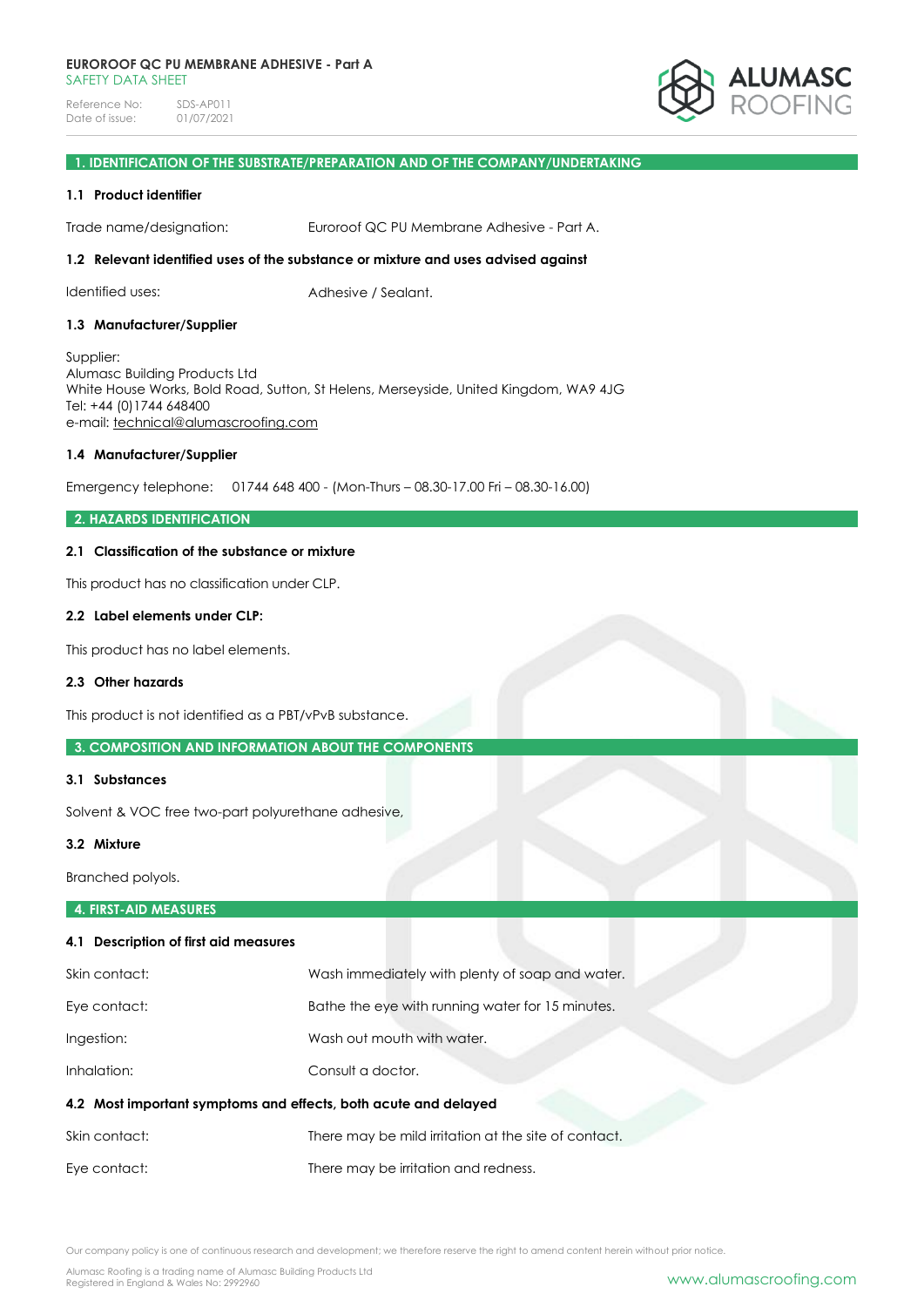#### **EUROROOF QC PU MEMBRANE ADHESIVE - Part A** SAFFTY DATA SHFFT

Reference No: SDS-AP011<br>Date of issue: 01/07/2021 Date of issue:



Ingestion: There may irritation of the throat.

Inhalation: No symptoms.

# **4.3 Indication of any immediate medical attention and special treatment needed**

Not applicable.

# **5. FIRE-FIGHTING MEASURES**

# **5.1 Extinguishing media**

Suitable extinguishing media for the surrounding fire should be used. Use water spray to cool containers.

# **5.2 Special hazards arising from the substance or mixture**

# **Exposure hazards:**

In combustion emits toxic fumes.

# **5.3 Advice for fire-fighters**

Wear self-contained breathing apparatus. Wear protective clothing to prevent contact with skin and eyes.

# **6. ACCIDENTAL RELEASE MEASURES**

# **6.1 Personal precautions, protective equipment and emergency procedures**

Refer to Section 8 for personal protection details. Turn leaking containers leak-side up to prevent the escape of liquid.

### **6.2 Environmental precautions**

Do not discharge into drains or rivers. Contain the spillage using bunding.

# **6.3 Methods and materials for containment and cleaning up**

Absorb into dry earth or sand. Transfer to a closable, labelled salvage container for disposal by an appropriate method.

# **6.4 Reference to other sections**

Refer to Section 8.

**7. HANDLING AND STORAGE**

# **7.1 Precautions for safe handling**

Ensure there is sufficient ventilation of the area.

**7.2 Conditions for safe storage, including any incompatibilities** 

#### **Storage precautions:**

Store in cool, well ventilated area. Keep container tightly closed.

**Suitable packaging:** Must only be kept in original packaging.

# **7.3 Specific end use(s)**

No data available.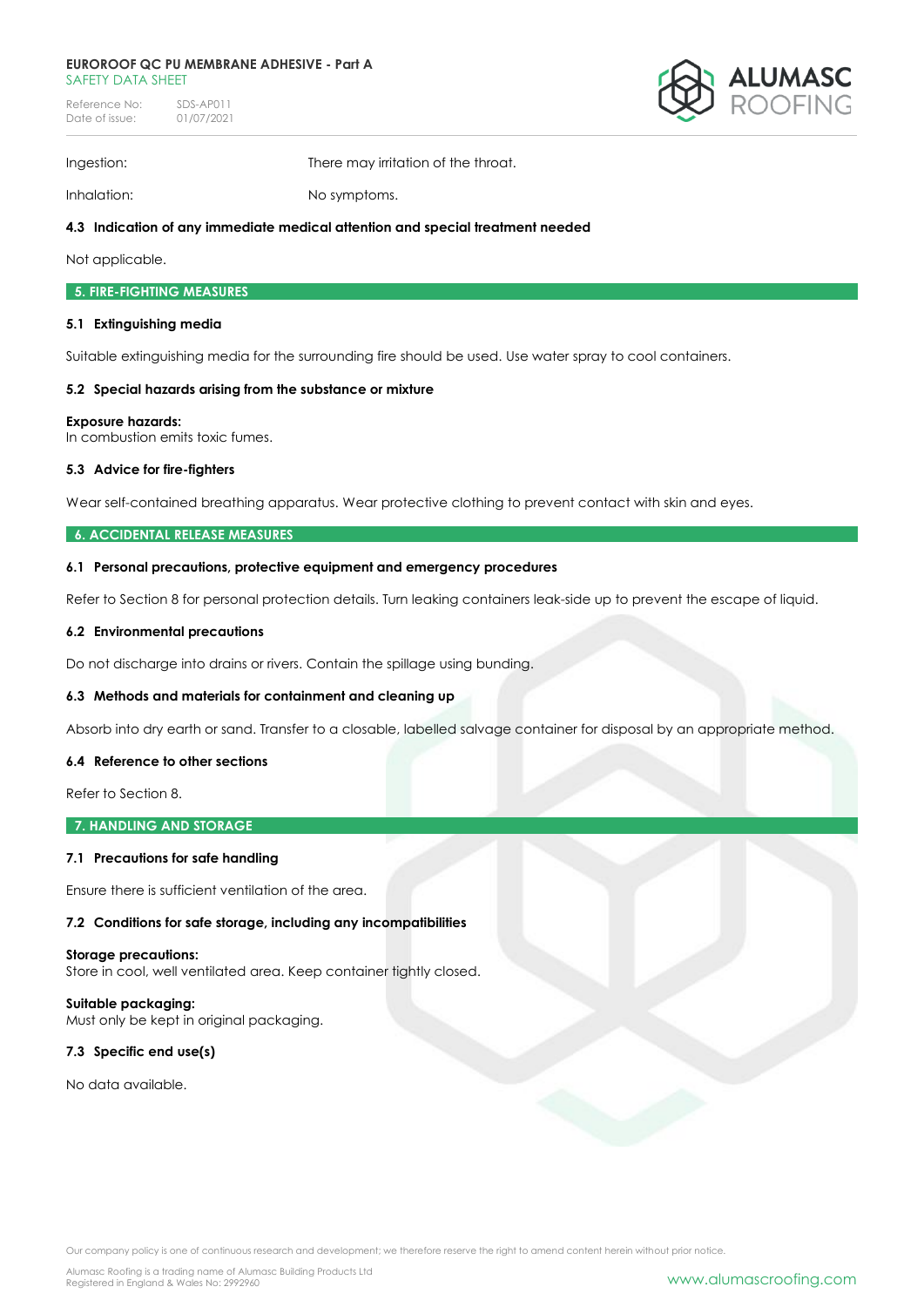

# **8. EXPOSURE CONTROLS/PERSONAL PROTECTION**

#### **8.1 Control parameters**

**Workplace exposure limits:** No data available. **DNEL/PNEC values:** No data available. **8.2 Exposure controls** Engineering measures: Ensure there is sufficient ventilation of the area. Localised exhaust ventilation may be required in poorly ventilated areas. Respiratory protection: Not required. Hand protection: Protective gloves. Eye protection: Safety glasses. Ensure eye bath is to hand. Skin protection: Protective clothing.

### **9. PHYSICAL AND CHEMICAL PROPERTIES**

#### **9.1 Information on basic physical and chemical properties**

| State:                                        | Liquid.                   |
|-----------------------------------------------|---------------------------|
| Colour:                                       | Blue.                     |
| Odour:                                        | Barely perceptible odour. |
| Non-oxidising (by EC criteria).<br>Oxidising: |                           |
| Solubility in water:                          | Insoluble.                |
| Viscosity:                                    | 800cps @20°C.             |
| Flash point °C:                               | $>70$ .                   |
| Relative density:                             | $0.95 \ @ \ 20 \circ C.$  |
|                                               |                           |

#### **9.2 Other information**

No data available.

# **10. STABILITY AND REACTIVITY**

### **10.1 Reactivity**

Stable under recommended transport or storage conditions.

#### **10.2 Chemical stability**

Stable under normal conditions.

# **10.3 Possibility of hazardous reactions**

Hazardous reactions will not occur under normal transport or storage conditions. Decomposition may occur on exposure to conditions or materials listed below.

#### **10.4 Conditions to avoid**

Heat.

#### **10.5 Incompatible materials**

Strong oxidising agents. Strong acids.

# **10.6 Hazardous decomposition products**

In combustion emits toxic fumes.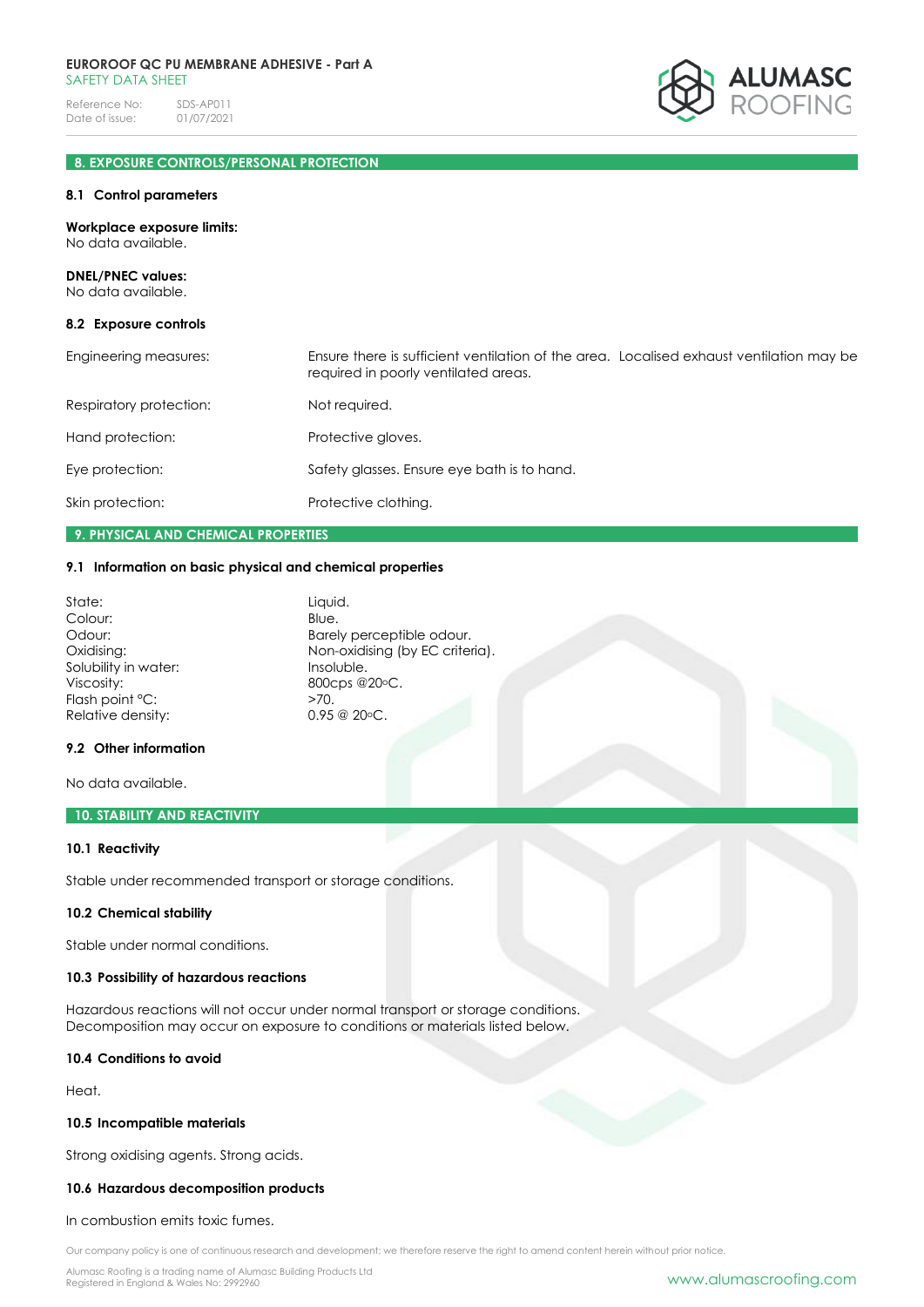#### **EUROROOF QC PU MEMBRANE ADHESIVE - Part A** SAFFTY DATA SHFFT

Reference No: SDS-AP011<br>Date of issue: 01/07/2021 Date of issue:



# **11. TOXICOLOGICAL INFORMATION**

# **11.1 Information on toxicological effects**

#### **Toxicity values:**

No data available.

### **Symptoms/routes of exposure:**

| Skin contact: | There may be mild irritation at the site of contact. |
|---------------|------------------------------------------------------|
| Eve contact:  | There may be irritation and redness.                 |
| Ingestion:    | There may be irritation of the throat.               |
| Inhalation:   | No symptoms.                                         |

# **12. ECOLOGICAL INFORMATION**

# **12.1 Toxicity**

No data available.

# **12.2 Persistence and degradability**

Biodegradable.

### **12.3 Bioaccumulative potential**

No bioaccumulation potential.

# **12.4 Mobility in soil**

Readily absorbed into soil.

# **12.5 Results of PBT and vPvB assessment**

This product is not identified as PBT/vPvB substance.

# **12.6 Other adverse effects**

Negligible ecotoxicity.

# **13. DISPOSAL CONSIDERATIONS**

# **13.1 Waste treatment methods**

| Disposal operations:   | Transfer to a suitable container and arrange for collection by specialised disposal<br>company.                                                                                                                  |
|------------------------|------------------------------------------------------------------------------------------------------------------------------------------------------------------------------------------------------------------|
| Waste code number:     | 08 04 10.                                                                                                                                                                                                        |
| Disposal of packaging: | Dispose of in a regulated landfill site or other method for hazardous or toxic wastes.<br>NB: The user's attention is drawn to the possible existence of regional or national regulations<br>regarding disposal. |

# **14. TRANSPORT INFORMATION**

This product does not require a classification for transport.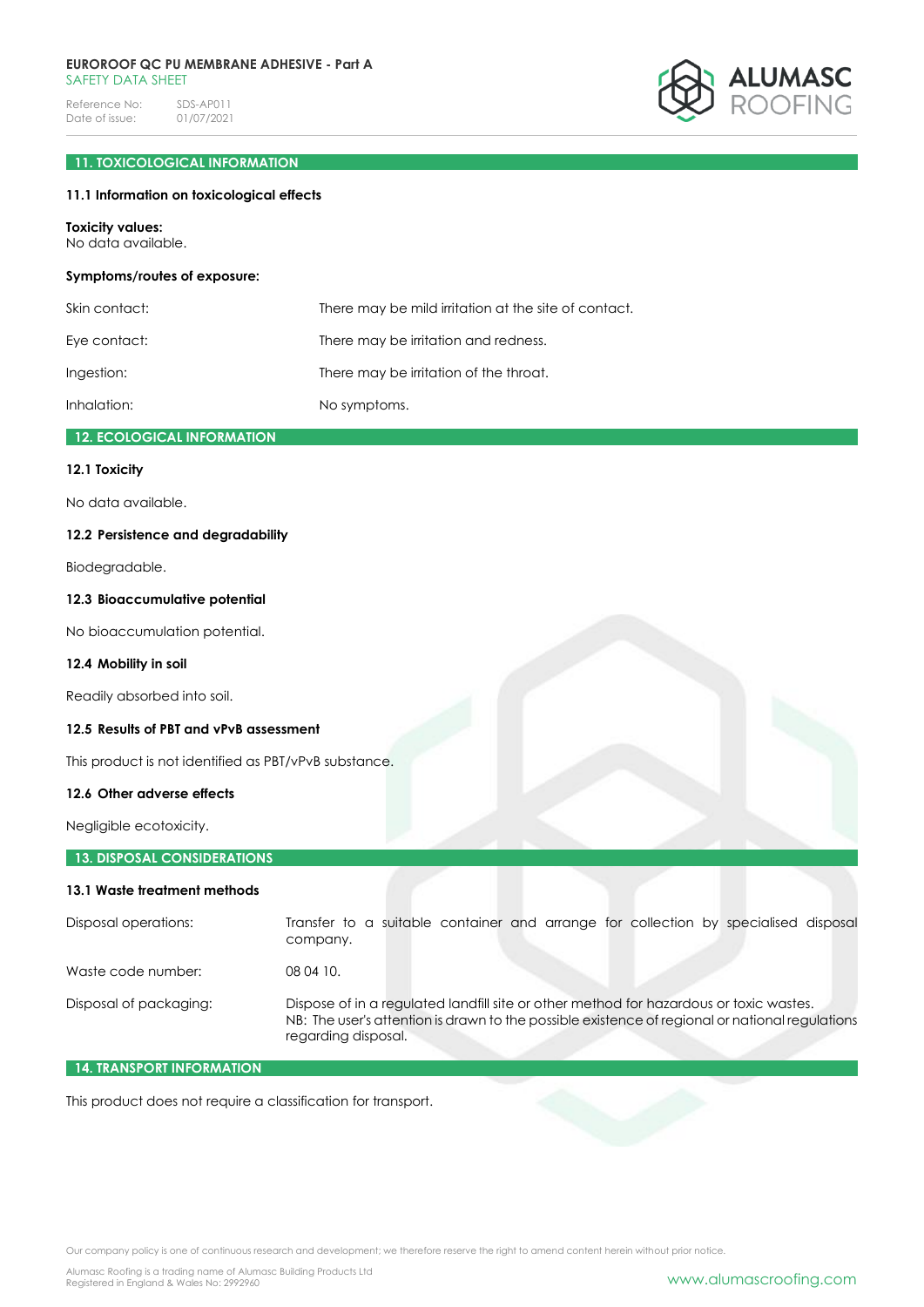### **EUROROOF QC PU MEMBRANE ADHESIVE - Part A** SAFFTY DATA SHFFT

Reference No: SDS-AP011<br>Date of issue: 01/07/2021 Date of issue:



# **15. REGULATORY INFORMATION**

Not applicable.

# **16. OTHER INFORMATION**

This safety data sheet is prepared in accordance with Commission Regulation (EU) No. 453/2010.

DISCLAIMER OF LIABILITY The information in this SDS was obtained from sources which we believe are reliable. However, the information is provided without any warranty, express or implied, regarding its correctness. The conditions or methods of handling, storage, use or disposal of the product are beyond our control and may be beyond our knowledge. For this and other reasons, we do not assume responsibility and expressly disclaim liability for loss, damage or expense arising out of or in any way connected with the handling, storage, use or disposal of the product. This SDS was prepared and is to be used only for this product. If the product is used as a component in another product, this SDS information may not be applicable.

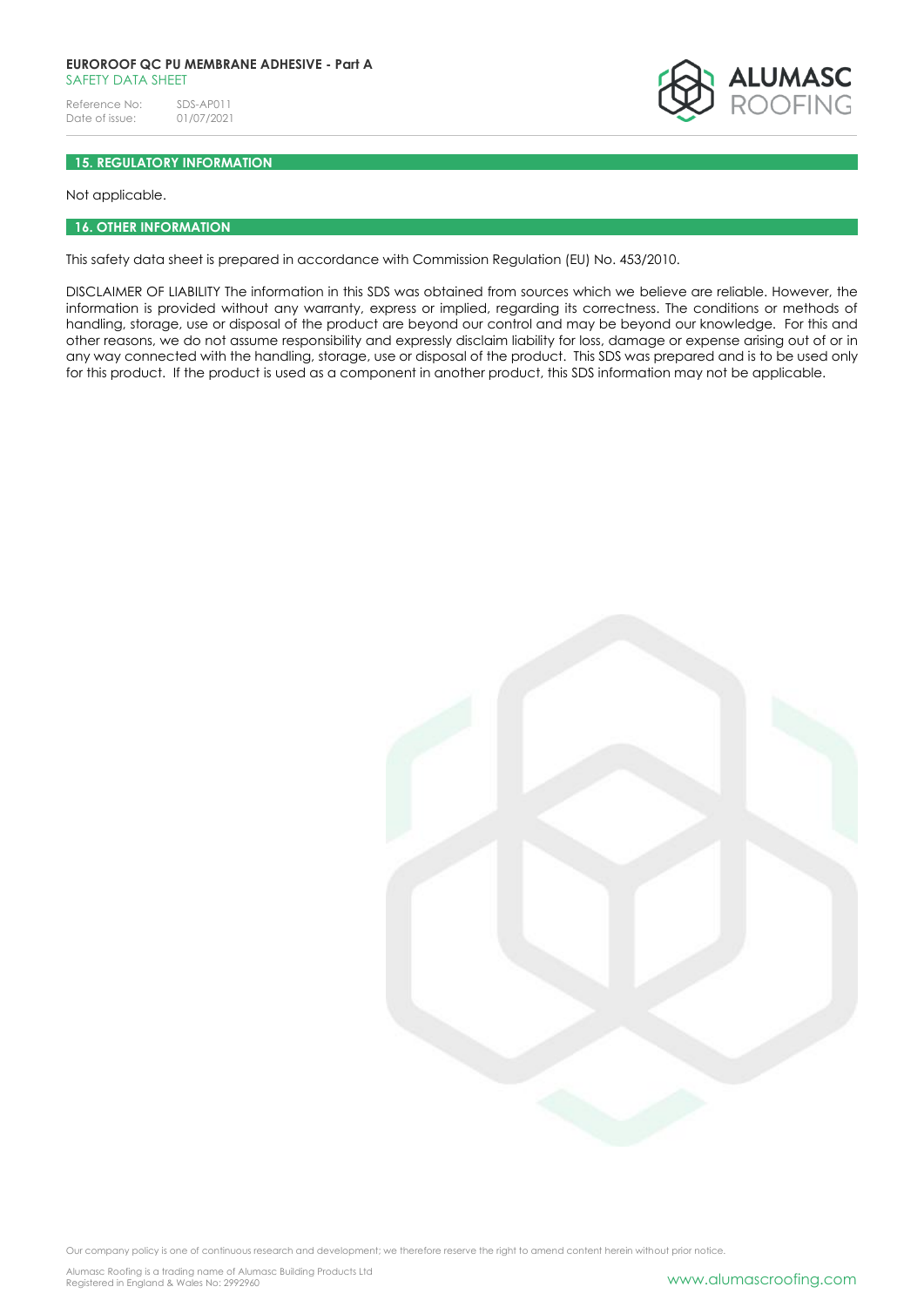

#### **1. IDENTIFICATION OF THE SUBSTRATE/PREPARATION AND OF THE COMPANY/UNDERTAKING**

#### **1.1 Product identifier**

Trade name/designation: Euroroof QC PU Membrane Adhesive - Part B.

#### **1.2 Relevant identified uses of the substance or mixture and uses advised against**

Identified uses: Adhesive / Sealant.

#### **1.3 Manufacturer/Supplier**

Supplier: Alumasc Building Products Ltd White House Works, Bold Road, Sutton, St Helens, Merseyside, United Kingdom, WA9 4JG Tel: +44 (0)1744 648400 e-mail: [technical@alumascroofing.com](mailto:technical@alumascroofing.com)

# **1.4 Manufacturer/Supplier**

Emergency telephone: 01744 648 400 - (Mon-Thurs – 08.30-17.00 Fri – 08.30-16.00)

#### **2. HAZARDS IDENTIFICATION**

# **2.1 Classification of the substance or mixture**

#### **Classification under CPL:**

STOT RE 2: H373; Carc. 2: H351; Eye Irrit. 2: H319; Resp. Sens. 1B: H334; Skin Irrit. 2: H315; Skin Sens. 1B: H317.

#### **Most important adverse effects:**

Causes skin irritation. May cause an allergic skin reaction. Causes serious eye irritation. May cause allergy or asthma symptoms or breathing difficulties if inhaled. Suspected of causing cancer. May cause damage to organs through prolonged or repeated exposure.

# **2.2 Labelling elements under CLP**

Hazard pictures:

| Signal word:              | Danger.                                                                                                                                                                                                                                                                                                                                                                                                                                                                                                                                                   |
|---------------------------|-----------------------------------------------------------------------------------------------------------------------------------------------------------------------------------------------------------------------------------------------------------------------------------------------------------------------------------------------------------------------------------------------------------------------------------------------------------------------------------------------------------------------------------------------------------|
| Hazard statements:        | H315: Causes skin irritation.<br>H317: May cause an allergic skin reaction. H319: Causes serious eye irritation.<br>H334: May cause allergy or asthma symptoms or breathing difficulties if inhaled.<br>H351: Suspected of causing cancer.<br>H373: May cause damage to organs through prolonged or repeated exposure.                                                                                                                                                                                                                                    |
| Precautionary statements: | P260: Do not breathe vapours.<br>P280: Wear protective gloves/protective clothing/eye protection/face protection.<br>P302+352: IF ON SKIN: Wash with plenty of water/soap and water.<br>P304+341; IF INHALED; If breathing is difficult, remove victim to fresh air and keep at rest<br>in a position comfortable for breathing.<br>P305+351+338: IF IN EYES: Rinse cautiously with water for several minutes. Remove<br>contact lenses, if present and easy to do. Continue rinsing.<br>P308+313: IF exposed or concerned: Get medical advice/attention. |

# **2.3 Other hazards**

This product is not identified as a PBT/vPvB substance.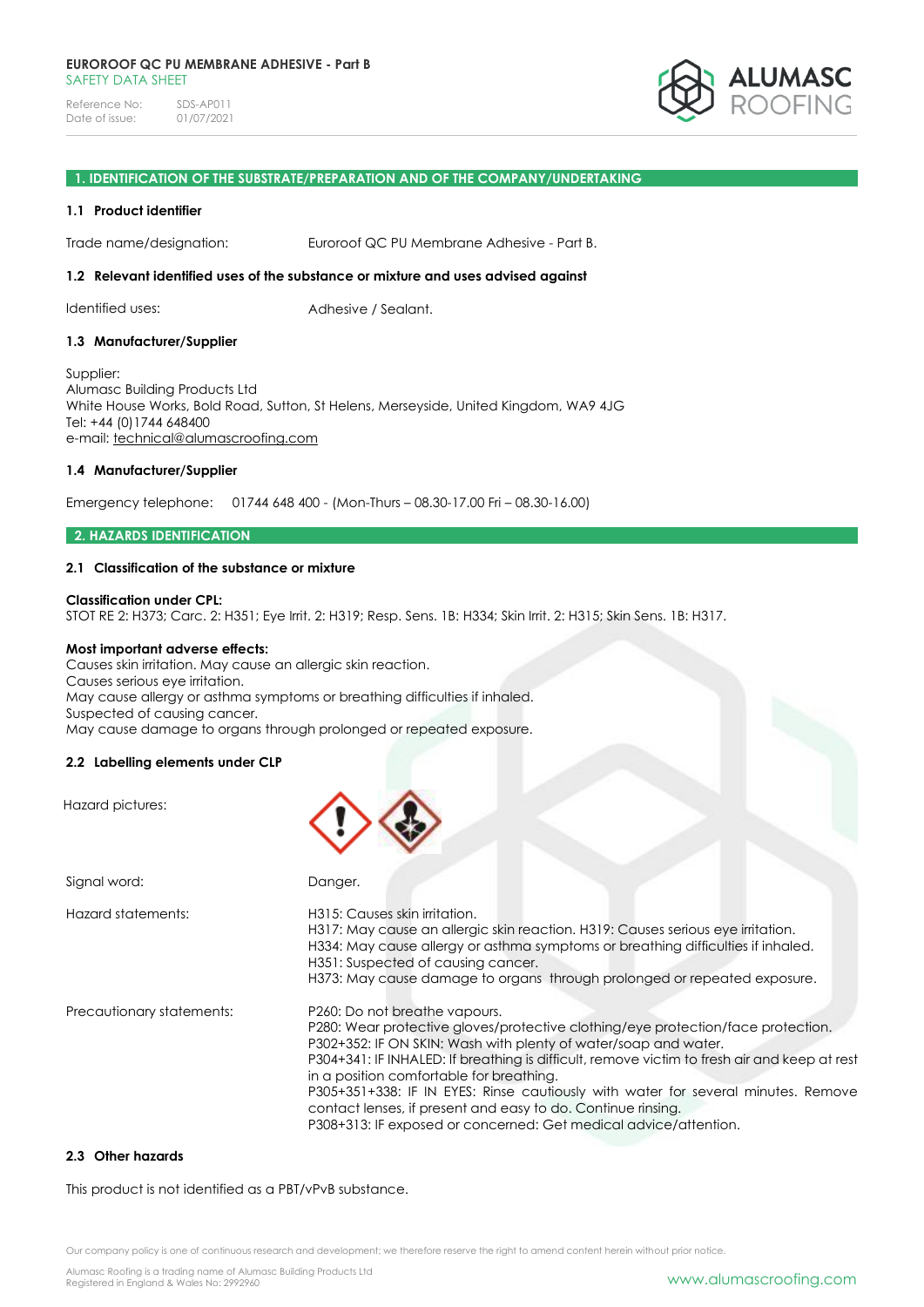#### **EUROROOF QC PU MEMBRANE ADHESIVE - Part B** SAFFTY DATA SHFFT

Reference No: SDS-AP011<br>Date of issue: 01/07/2021 Date of issue:



# **3. COMPOSITION AND INFORMATION ABOUT THE COMPONENTS**

### **3.1 Substances**

Solvent & VOC free two-part polyurethane adhesive.

### **3.2 Mixture**

#### **Hazardous ingredients:**

# **Diphenylmethane Diisocyanate (Isomers & Homologues):**

| <b>EINECS</b> | CAS       | <b>PBT/WEL</b> | <b>CLP Classification</b>                                                                                                                                       | Percent     |
|---------------|-----------|----------------|-----------------------------------------------------------------------------------------------------------------------------------------------------------------|-------------|
|               | 9016-87-9 |                | Carc. 2: H351; Acute Tox. 4: H332; STOT<br>IRE 2: H373; Eye Irrit. 2: H319; STOT SE 3:<br>H335: Skin Irrit. 2: H315:<br>Resp. Sens. 1: H334; Skin Sens. 1: H317 | $10 - 30\%$ |

| Propylene<br>Carbonate:        |                                            |                                                                                                  |                |
|--------------------------------|--------------------------------------------|--------------------------------------------------------------------------------------------------|----------------|
| 203-572<br>$-70$<br>$\epsilon$ | $\Omega$ $\Omega$ $\Gamma$<br>`NR_<br>∵∠ت− | $\sqrt{2}$<br><br>۱۱۵<br>$\rightarrow$ Irr $^{\circ}$<br>.<br>$\cup$<br>$\overline{\phantom{0}}$ | $\sim$<br>-JU% |
|                                |                                            |                                                                                                  |                |

# **4. FIRST-AID MEASURES**

#### **4.1 Description of first aid measures**

| Skin contact:                | Remove all contaminated clothes and footwear immediately unless stuck to skin. Wash<br>immediately with plenty of soap and water. |  |  |  |
|------------------------------|-----------------------------------------------------------------------------------------------------------------------------------|--|--|--|
| Eye contact:                 | Bathe the eye with running water for 15 minutes. Consult a doctor.                                                                |  |  |  |
| Ingestion:                   | Wash out mouth with water. Consult a doctor.                                                                                      |  |  |  |
| Inhalation:                  | Remove casualty from exposure ensuring one's own safety whilst doing so. Consult a<br>doctor.                                     |  |  |  |
|                              | 4.2 Most important symptoms and effects, both acute and delayed                                                                   |  |  |  |
| Skin contact:                | There may be irritation and redness at the site of contact.                                                                       |  |  |  |
| Eye contact:                 | There may be irritation and redness. The eyes may water profusely.                                                                |  |  |  |
| Ingestion:                   | There may be soreness and redness of the mouth and throat.                                                                        |  |  |  |
| Inhalation:                  | There may be irritation of the throat with a feeling of tightness in the chest. Exposure<br>may cause coughing or wheezing.       |  |  |  |
| Delayed / immediate effects: | Immediate effects can be expected after short-term exposure.                                                                      |  |  |  |

#### **4.3 Indication of any immediate medical attention and special treatment needed**

Eye bathing equipment should be available on the premises.

### **5. FIRE-FIGHTING MEASURES**

# **5.1 Extinguishing media**

Suitable extinguishing media for the surrounding fire should be used. Use water spray to cool containers.

# **5.2 Special hazards arising from the substance or mixture**

#### **Exposure hazards:**

In combustion emits toxic fumes.

# **5.3 Advice for fire-fighters**

Wear self-contained breathing apparatus. Wear protective clothing to prevent contact with skin and eyes.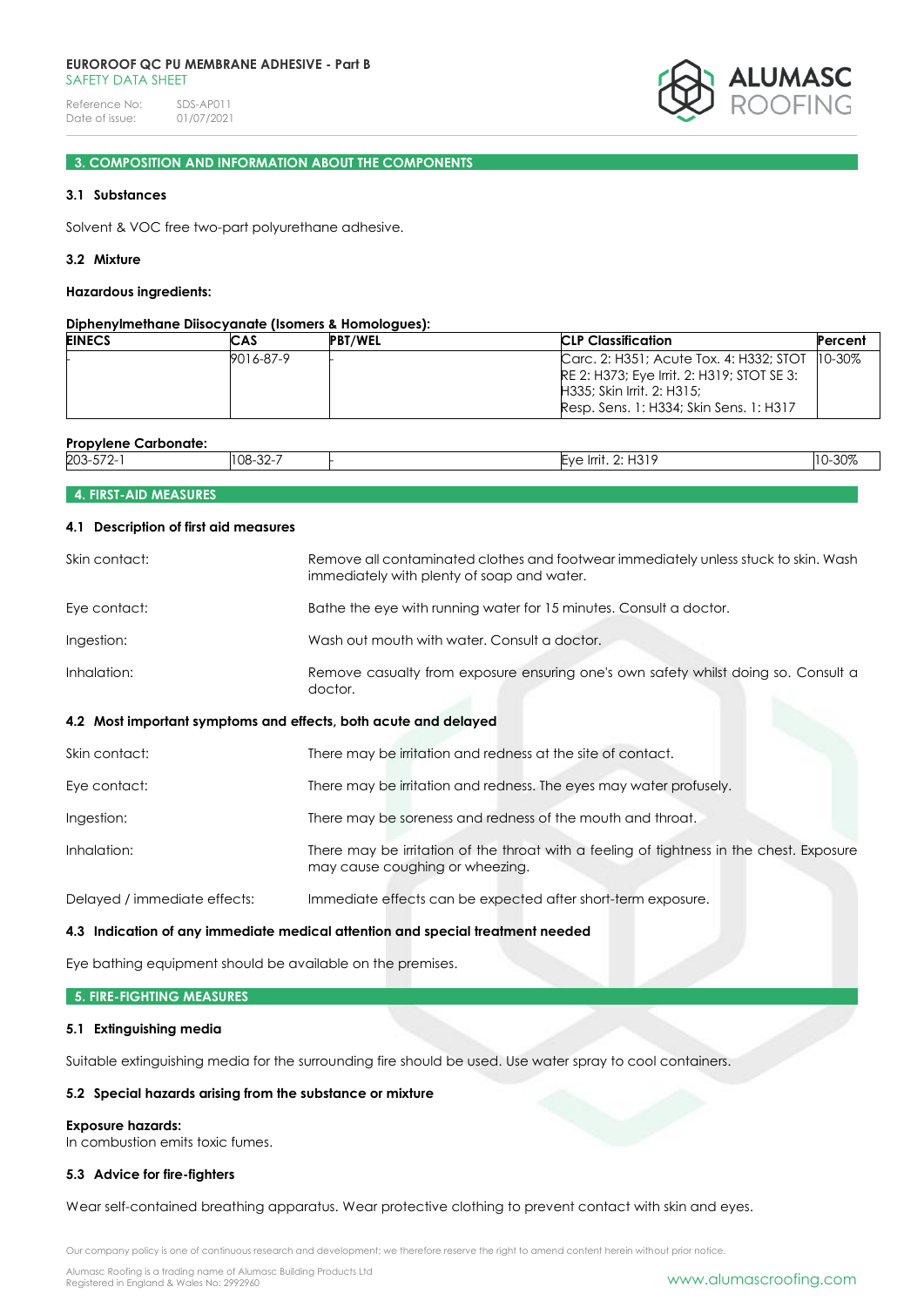

# **6. ACCIDENTAL RELEASE MEASURES**

#### **6.1 Personal precautions, protective equipment and emergency procedures**

Refer to Section 8 for personal protection details. If outside do not approach from downwind. If outside keep bystanders upwind and away from danger point. Mark out the contaminated area with signs and prevent access to unauthorised personnel. Turn leaking containers leak-side up to prevent the escape of liquid.

#### **6.2 Environmental precautions**

Do not discharge into drains or rivers. Contain the spillage using bunding.

#### **6.3 Methods and materials for containment and cleaning up**

Absorb into dry earth or sand. Transfer to a closable, labelled salvage container for disposal by an appropriate method.

#### **6.4 Reference to other sections**

Refer to Section 8.

# **7. HANDLING AND STORAGE**

# **7.1 Precautions for safe handling**

Avoid direct contact with the substance. Ensure there is sufficient ventilation of the area. Do not handle in a confined space. Avoid the formation or spread of mists in the air.

#### **7.2 Conditions for safe storage, including any incompatibilities**

#### **Storage precautions:**

Store in cool, well ventilated area. Keep container tightly closed.

# **Suitable packaging:**

Must only be kept in original packaging.

#### **7.3 Specific end use(s)**

No data available.

# **8. EXPOSURE CONTROLS/PERSONAL PROTECTION**

# **8.1 Control parameters**

#### **Hazardous ingredients:**

# **Diphenylmethane Diisocyanate (Isomers & Homologues):**

| Workplace exposure limits: |               | Respirable dust: |            |             |
|----------------------------|---------------|------------------|------------|-------------|
| <b>State</b>               | 8 hour TWA    | 15 min STEL      | 8 hour TWA | 15 min STEL |
| UK                         | 0.02<br>ma/m3 | 0.07<br>' ma/mɔ́ |            |             |

#### **DNEL/PNEC:**

No data available.

# **8.2 Exposure controls**

| Engineering measures:   | Ensure there is sufficient ventilation of the area. Local exhaust ventilation may be<br>required in poorly ventilated areas. |
|-------------------------|------------------------------------------------------------------------------------------------------------------------------|
| Respiratory protection: | Respiratory equipment is required only if the general level exceeds the Working<br>Exposure Limit (WEL).                     |
| Hand protection:        | Protective gloves.                                                                                                           |

Our company policy is one of continuous research and development; we therefore reserve the right to amend content herein without prior notice.

Alumasc Roofing is a trading name of Alumasc Building Products Ltd<br>Registered in England & Wales No: 2992960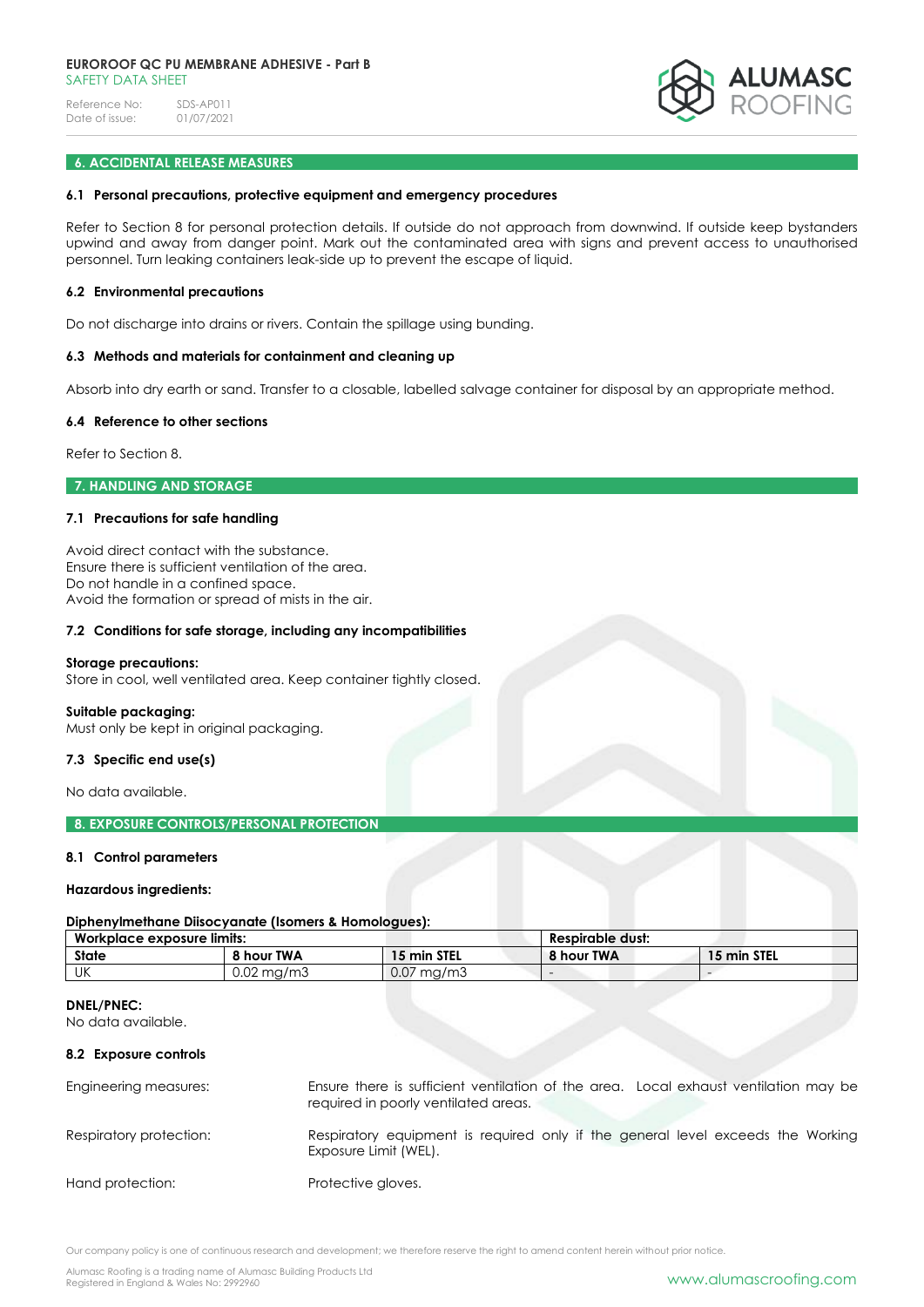#### **EUROROOF QC PU MEMBRANE ADHESIVE - Part B** SAFFTY DATA SHFFT

Reference No: SDS-AP011<br>Date of issue: 01/07/2021 Date of issue:



Eye protection: Safety glasses. Ensure eye bath is to hand.

Skin protection: Protective clothing.

# **9. PHYSICAL AND CHEMICAL PROPERTIES**

# **9.1 Information on basic physical and chemical properties**

| State:                          | Liquid.                         |
|---------------------------------|---------------------------------|
| Colour:                         | Yellow brown.                   |
| Characteristic odour.<br>Odour: |                                 |
| Oxidising:                      | Non-oxidising (by EC criteria). |
| Solubility in water:            | Not miscible.                   |
| Viscosity:                      | Viscous.                        |
| Flash point °C:                 | >200.                           |
| Relative density:               | 1.183 @ 20°C.                   |

# **9.2 Other information**

No data available.

# **10. STABILITY AND REACTIVITY**

# **10.1 Reactivity**

Stable under recommended transport or storage conditions.

# **10.2 Chemical stability**

Stable under normal conditions.

# **10.3 Possibility of hazardous reactions**

Hazardous reactions will not occur under normal transport or storage conditions. Decomposition may occur on exposure to conditions or materials listed below.

# **10.4 Conditions to avoid**

Heat.

# **10.5 Incompatible materials**

Strong oxidising agents. Strong acids.

# **10.6 Hazardous decomposition products**

In combustion emits toxic fumes.

# **11. TOXICOLOGICAL INFORMATION**

# **11.1 Information on toxicological effects**

# **Diphenylmethane Diisocyanate (Isomers & Homologues):**

| ORL |                 | ℡  | $\overline{1}$<br>4,  | ◡ |
|-----|-----------------|----|-----------------------|---|
| SKN | R <sub>R1</sub> | ◡◡ | $^{\prime}$ / $\cdot$ |   |

# **Propylene Carbonate:**

| ORL | <b>ALIC</b><br>™∪∿<br>$ -$ | $\overline{a}$<br>.D50<br>$\sim$ $\sim$ | 0.0700<br>ZV)<br>vv             |       |
|-----|----------------------------|-----------------------------------------|---------------------------------|-------|
| ORL |                            | .<br>.D50<br>___                        | $\sim$<br>001<br>$\sim$<br>2710 | ul/kc |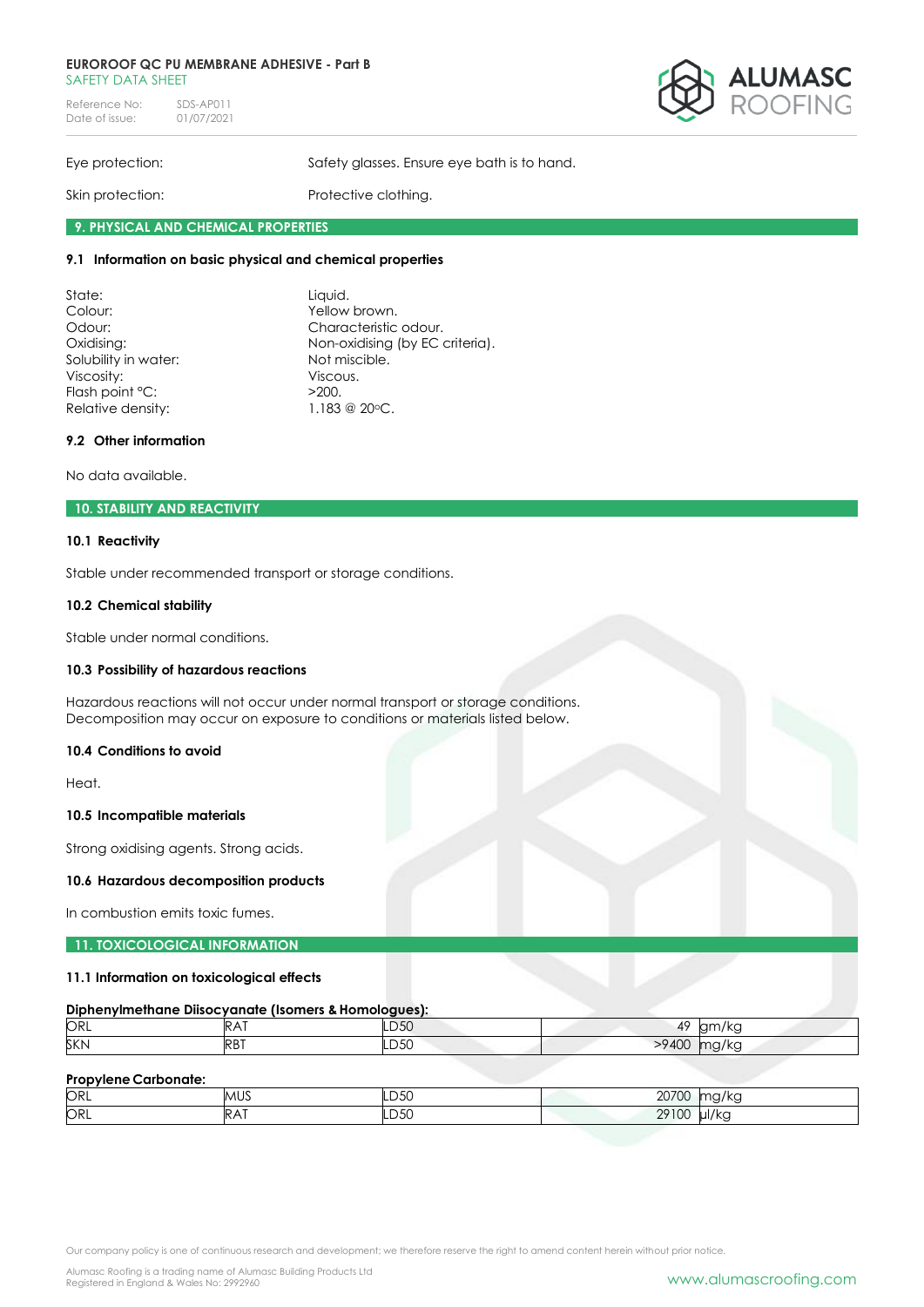

# **Relevant hazards for mixture:**

| <b>Hazard</b>                 | Route      | <b>Basis</b>          |
|-------------------------------|------------|-----------------------|
| Skin corrosion/irritation     | <b>DRM</b> | Hazardous: calculated |
| Serious eye damage/irritation | <b>OPT</b> | Hazardous: calculated |
| Carcinogenicity               |            | Hazardous: calculated |
| STOT-repeated exposure        |            | Hazardous: calculated |

#### **Symptoms/routes of exposure:**

| Skin contact:                | There may be irritation and redness at the site of contact.                                                                 |  |
|------------------------------|-----------------------------------------------------------------------------------------------------------------------------|--|
| Eye contact:                 | There may be irritation and redness. The eyes may water profusely.                                                          |  |
| Ingestion:                   | There may be soreness and redness of the mouth and throat.                                                                  |  |
| Inhalation:                  | There may be irritation of the throat with a feeling of fightness in the chest. Exposure<br>may cause coughing or wheezing. |  |
| Delayed / immediate effects: | Immediate effects can be expected after short-term exposure.                                                                |  |

# **12. ECOLOGICAL INFORMATION**

# **12.1 Toxicity**

No data available.

# **12.2 Persistence and degradability**

Biodegradable.

**12.3 Bioaccumulative potential**

No bioaccumulation potential.

### **12.4 Mobility in soil**

Readily absorbed into soil.

# **12.5 Results of PBT and vPvB assessment**

This product is not identified as PBT/vPvB substance.

#### **12.6 Other adverse effects**

Negligible ecotoxicity.

# **13. DISPOSAL CONSIDERATIONS**

#### **13.1 Waste treatment methods**

| Disposal operations:   | Transfer to a suitable container and arrange for collection by specialised disposal<br>company.                                                                                                                  |  |
|------------------------|------------------------------------------------------------------------------------------------------------------------------------------------------------------------------------------------------------------|--|
| Waste code number:     | 080501.                                                                                                                                                                                                          |  |
| Disposal of packaging: | Dispose of in a regulated landfill site or other method for hazardous or toxic wastes.<br>NB: The user's attention is drawn to the possible existence of regional or national regulations<br>regarding disposal. |  |